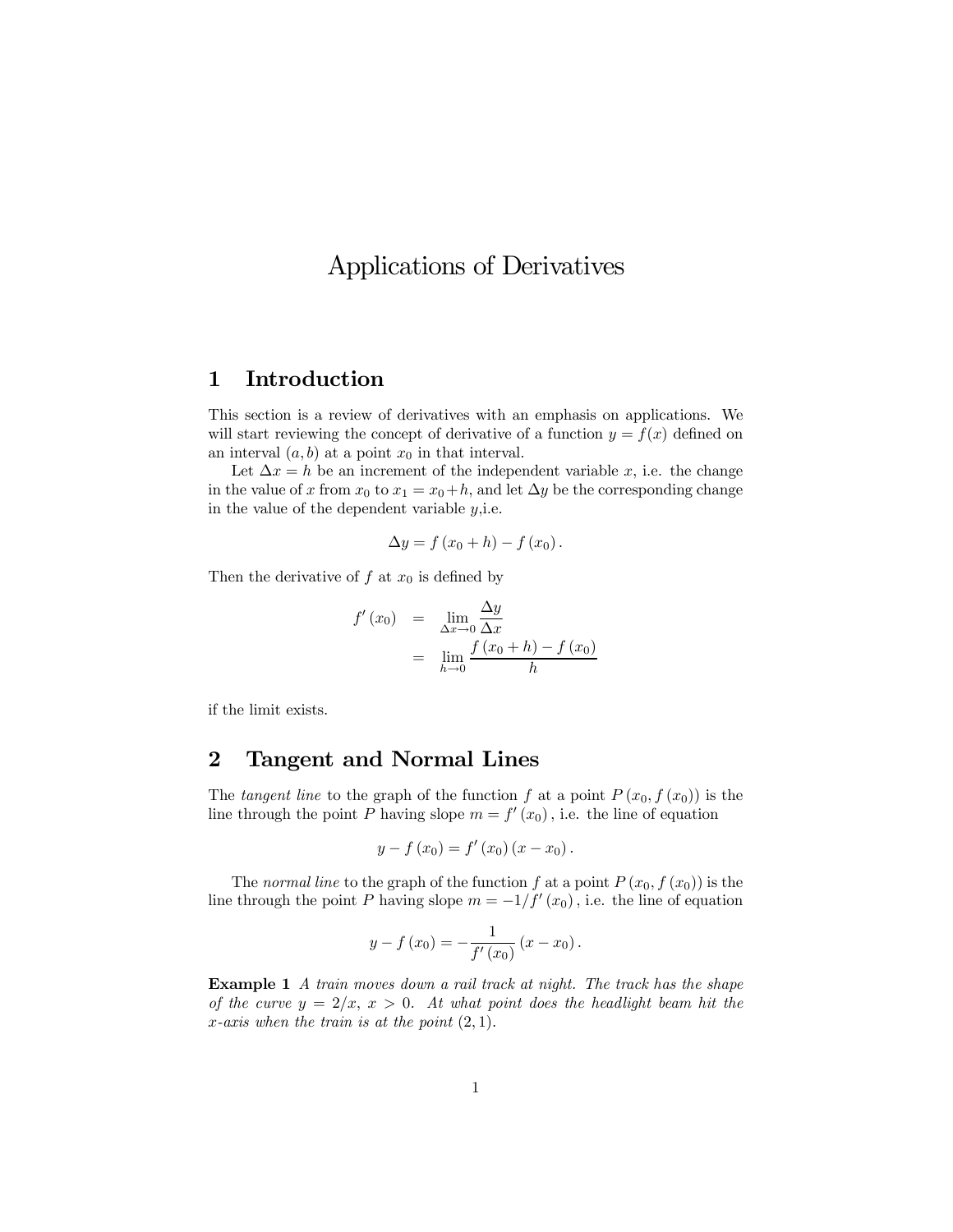**Solution** Derivative of the function  $y = 2/x$ 

$$
y' = -\frac{2}{x^2}.
$$

Slope of the tangent line at the point  $(2, 1)$ 

$$
m = y'(2) = -\frac{2}{2^2} = -\frac{1}{2}.
$$

Equation of the tangent line at that point

$$
y - 1 = -\frac{1}{2}(x - 2)
$$

or

$$
y = 2 - \frac{x}{2}.
$$

This line crosses the x-axis at

$$
0=2-\frac{x}{2}
$$

i.e.

$$
x=4.
$$

### 3 Differentials and Linear Approximation

The tangent line approximates the graph of function near the point of tangency. We can observe this by plotting the graph of the function together with the tangent line at a point and zooming in.

The function

$$
L(x) = f(x_0) + f'(x_0)(x - x_0)
$$

whose graph is the tangent line to the graph of the function  $f$  at the point  $P(x_0, f(x_0))$  is called the linear approximation of f at  $x_0$  and  $f(x) \simeq L(x)$ near  $x_0$ .

Changes in the value of a function can be approximated by the changes in the linear approximation. This is done via differentials.

We define the differential of the independent variable  $x$  by

$$
dx = \Delta x = h
$$

and the differential of the dependent variable  $y$  by

$$
dy = f'(x_0) dx.
$$

This differential can be used to approximate the change in  $y = f(x)$ 

$$
\Delta y = f(x_0 + h) - f(x_0)
$$
  
\n
$$
\simeq L(x_0 + h) - f(x_0)
$$
  
\n
$$
= f'(x_0) h
$$
  
\n
$$
= dy.
$$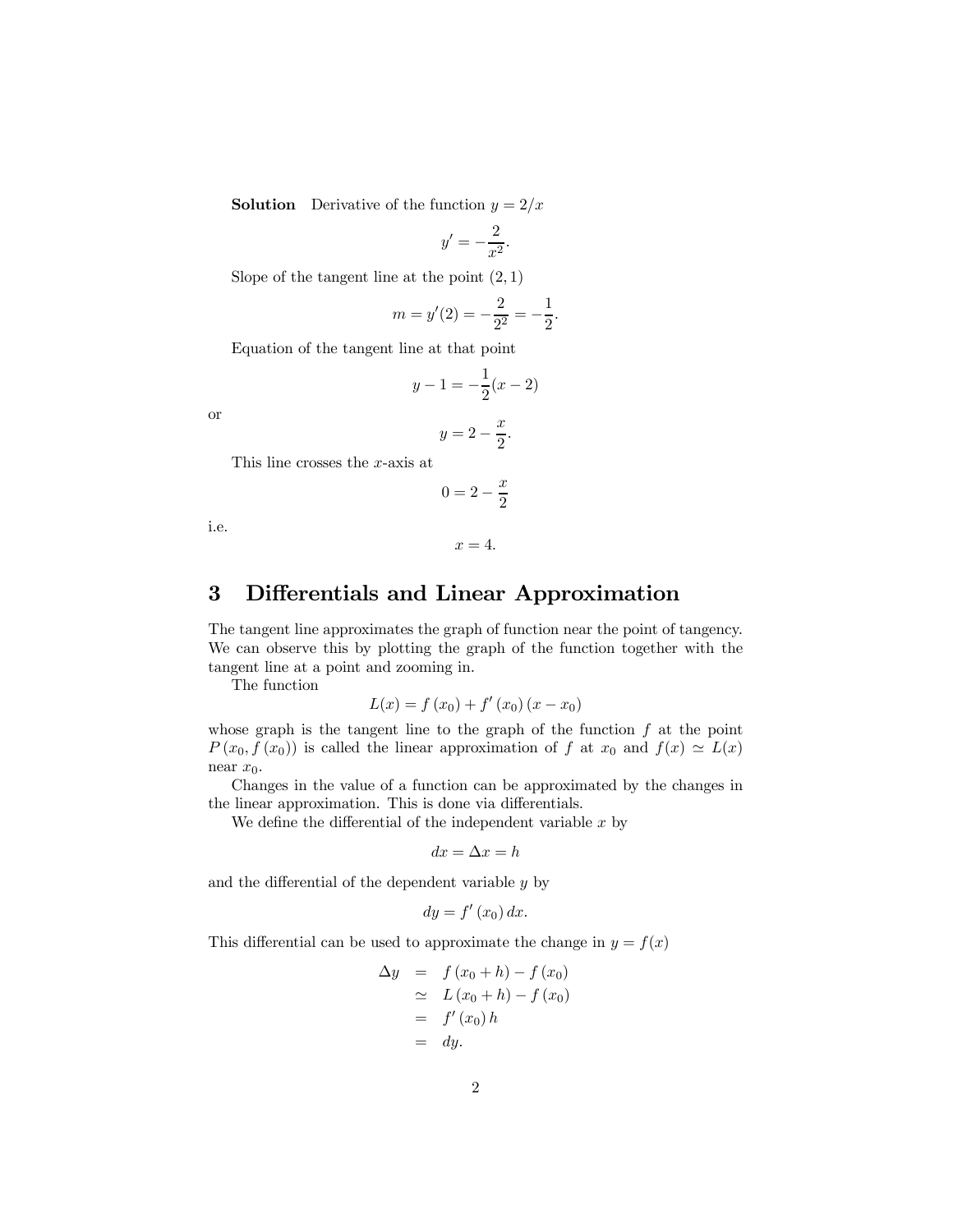In other words, the absolute change in the value of the function  $f$  corresponding to a change  $\Delta x$ , from  $x_0$  to  $x_1 = x_0 + h$ , can be estimated by dy, i.e.

$$
\Delta f = \Delta y \simeq dy = f'(x_0) dx.
$$

The relative change in the value of the function  $y = f(x)$  can be estimated by

$$
\frac{\Delta f}{f} \simeq \frac{dy}{y} = \frac{f'(x_0) dx}{f(x_0)}
$$

and the percentage change by

$$
100\frac{\Delta f}{f} \simeq 100\frac{dy}{y} = 100\frac{f'(x_0) dx}{f(x_0)}.
$$

Example 2 Estimate the maximum variation that can be tolerated on the diagonal of a 16:9 TV screen if the area of the screen is to be within  $0.1\%$  of its intended size. Estimate the effect that an error in the measurement of the diagonal of  $\pm 0.05$ cm has on the area of a 125cm diagonal screen size.

#### Solution

1. Let  $x$  be the width of the screen,  $y$  the height and  $D$  the length of the diagonal. The area of the screen is given by

$$
A=xy.
$$

Since

$$
\frac{x}{y} = \frac{16}{9}
$$

we have

$$
A = xy = \frac{9}{16}x^2.
$$

Finally using the relationship

$$
D^2 = x^2 + y^2
$$
  
=  $\left(1 + \frac{9^2}{16^2}\right)x^2$ 

we obtain

$$
A = kD^2
$$
 with  $k = \frac{16 \times 9}{16^2 + 9^2} = 0.4273.$ 

Since

$$
\frac{\Delta A}{A} \simeq \frac{dA}{A} = \frac{2kDdD}{kD^2} = 2\frac{dD}{D}
$$

the deviation in the diagonal should be

$$
2\frac{dD}{D} \le 0.001
$$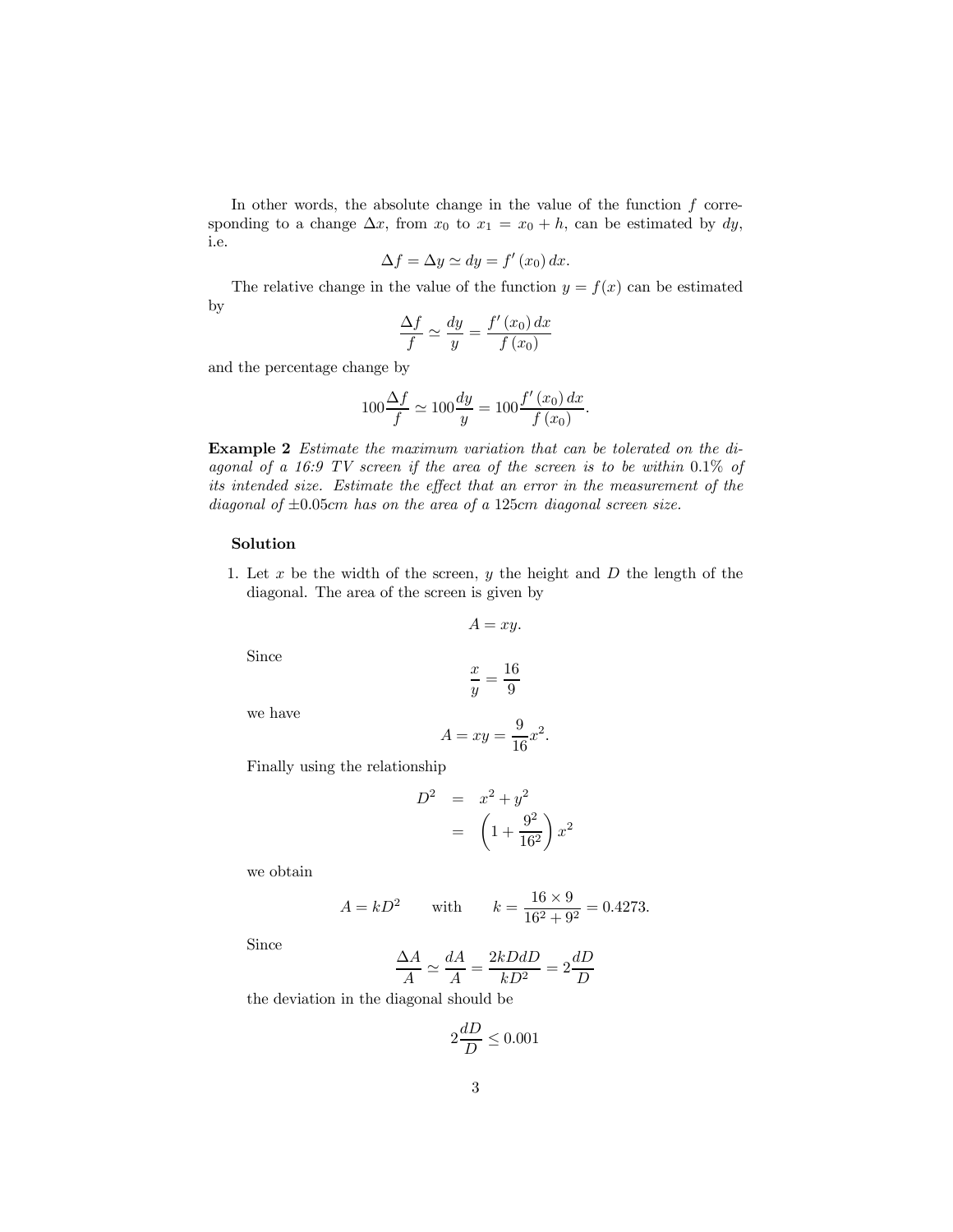i.e.

$$
\frac{dD}{D} \le 0.0005 = 0.05\%.
$$

2. Area of a 125cm diagonal screen

$$
A = kD^2 = (0.4273)(125^2) = 6676.6 \, \text{cm}^2
$$

Estimate of the error in the area due to an error of  $\pm 0.05$ cm in the diagonal

$$
\begin{array}{rcl}\n\Delta A & \simeq & dA \\
& = & 2kDdD \\
& = & \pm 2(0.4273)(125)(0.05) \\
& = & \pm 5.34 \, \text{cm}^2.\n\end{array}
$$

### 4 Optimization Problems

This is one of the most important applications of derivatives. In an optimization problem you are asked to maximize/minimize a certain variable that depends on the value of another variable. To set up and solve these problems follow the following steps:

- 1. Try to understand the problem and draw a diagram representing the situation.
- 2. Identify the given and the unknown magnitudes.
- 3. List all the relations between the unknown variables.
- 4. Select the variable to maximize/minimize and using the equations listed before write a function that relates that variable to only one of the other variables. This may require some work to eliminate other extra variables.
- 5. Identify a domain for the independent variable. At this point your problem should read like this

Maximize/minimize  $y = f(x)$ ,  $x \in D$ .

- 6. Solving this max/min problem is straightforward if you can plot a graph of the function f. If not,
- 7. Find the critical points of f. These are the solutions to the equation

 $f'(x)=0$ 

and those points where  $f$  does not have a derivative.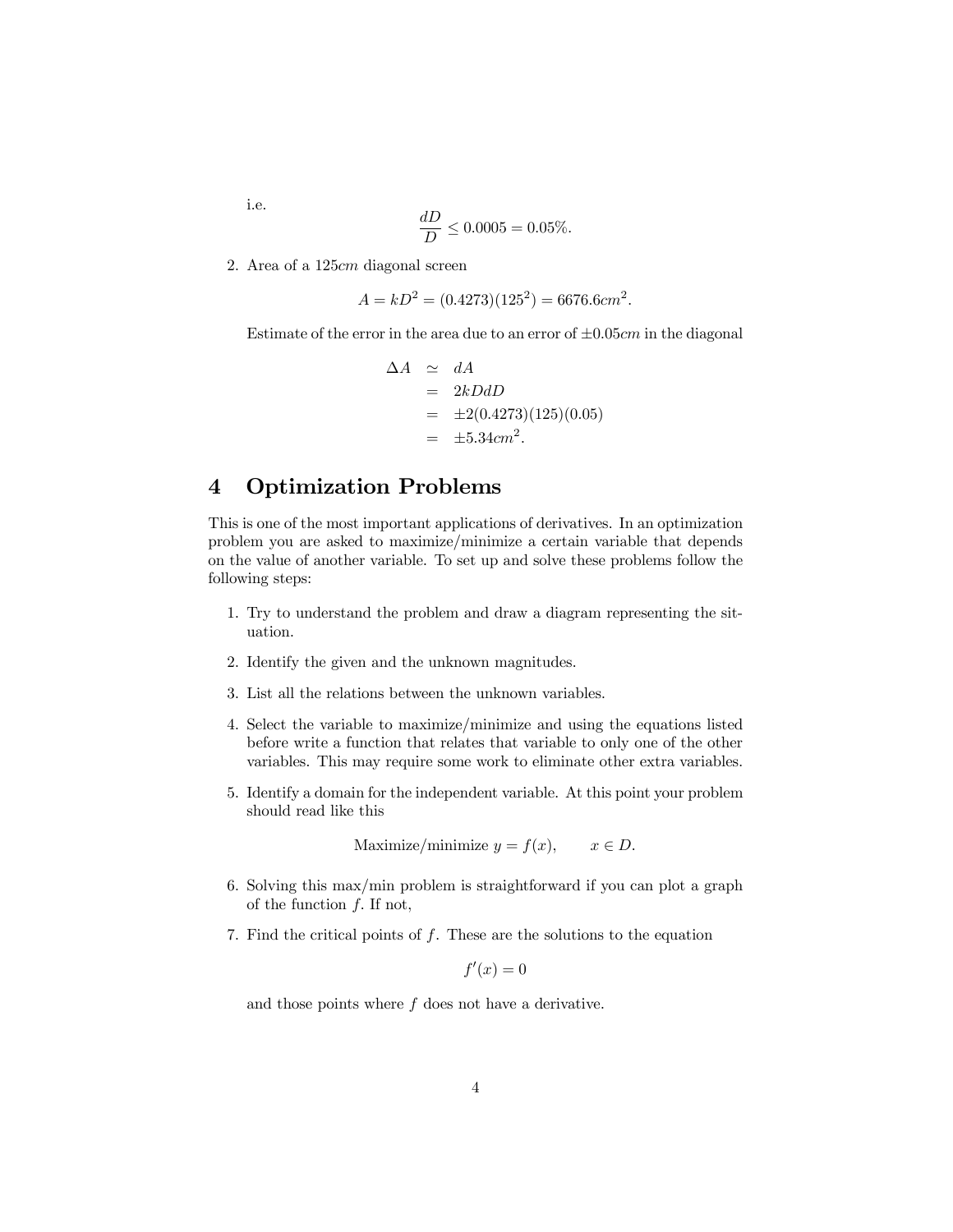- 8. Create a list with the values of  $f$  at the critical points and the values  $f$  at the endpoints of the interval D. Select the maximum and the minimum value from this list. If the function is not defined at an endpoint a instead of the value  $f(a)$  calculate the  $\lim_{x\to a} f(x)$ .
- 9. Do not forget to check the consistency of your results with the actual nature of your problem.

Example 3 During a soccer match a winger is running with the ball close to the sideline. At what distance  $x$  from the corner flag should the player kick the ball to see the goal with the widest angle possible? Assume that the field is w meters wide and the goal p meters wide.

#### Solution